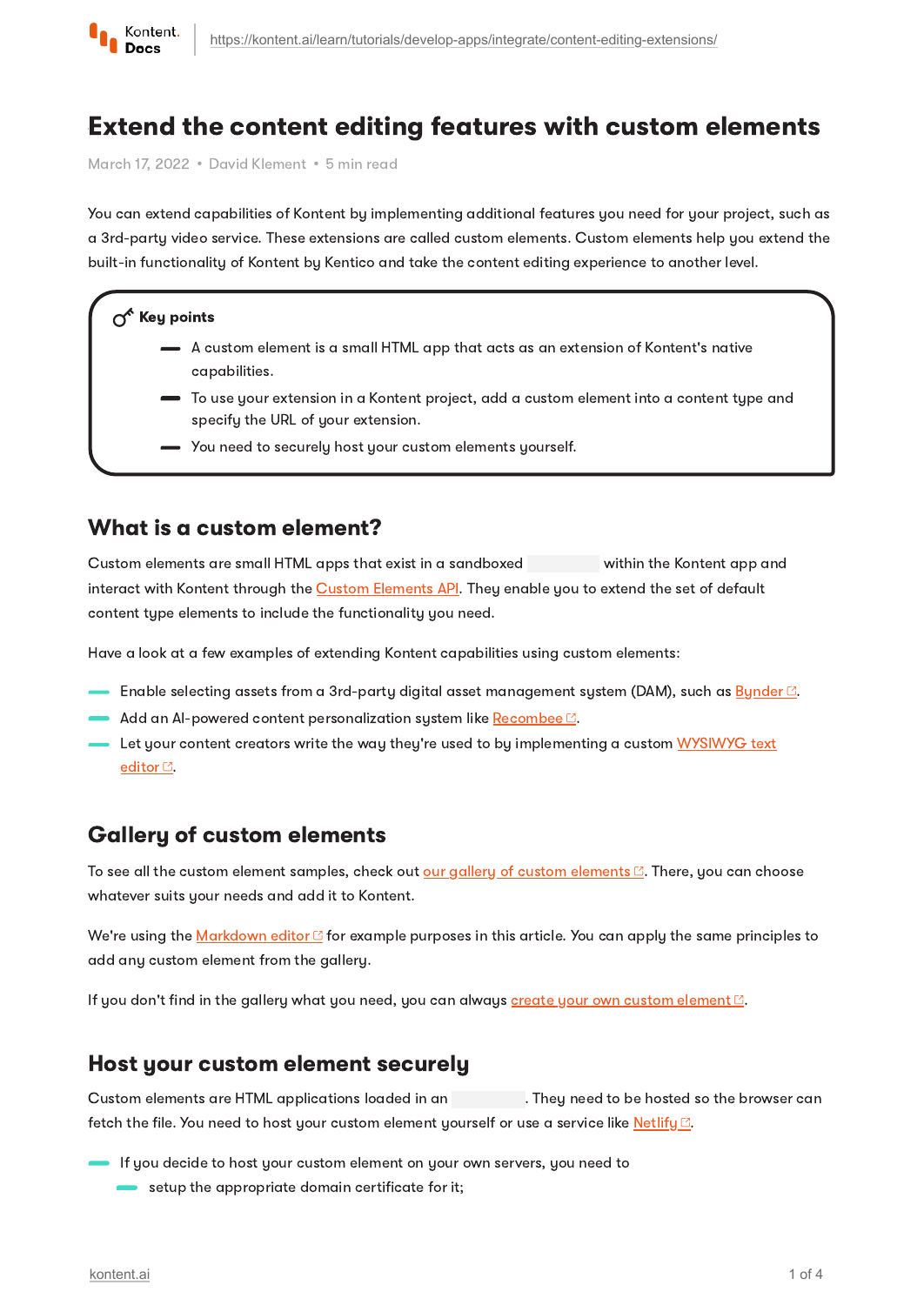

- use the (or ) header to specify an allowed origin, in this case, **. For more details, see the <u>MDN Web [Docs](https://developer.mozilla.org/en-US/docs/Web/HTTP/Headers/X-Frame-Options) C</u>.**
- To test your custom element locally, we suggest to use a secure tunnel to your localhost. You can use a service like [ngrok](https://ngrok.com/) <sup>2</sup> that connects to your local application and provides a secure public URL for access from the Kontent app.

Your extension is separated from the rest of Kontent through the  $\overline{\phantom{a}}$  [attribute](https://developer.mozilla.org/en-US/docs/Web/HTML/Element/iframe#attr-sandbox)  $\overline{\phantom{a}}$  on the  $\overline{\phantom{a}}$  . The following sandbox flags are enabled:

- allow-forms allows form submission
- allow-scripts allows JavaScript to run inside the
- allow-popups allows popups
- allow-same-origin allows the document to maintain its origin
- allow-modals allows modal dialogs

### Add the custom element to your project

To have your custom element appear in content items, you need to add it to the content type of the items.

- 1. In  $\boxminus$  Content model, open a content tupe for editing.
- 2. Click  $\overset{\text{\tiny{op}}}{\mathscr{D}}$  Custom element on the right to add a new custom element.
- 3. Give it a name.
- 4. Paste the URL where you host your custom element into Hosted code URL (HTTPS).
- 5. If your custom element has some configuration parameters, set them in **Parameters {JSON}**.
- 6. Click Save changes.

| Markdown editor                                                                                |  |  |
|------------------------------------------------------------------------------------------------|--|--|
| See how to use Custom elements to extend the built-in functionality of the Kentico Kontent UI. |  |  |
| Element required                                                                               |  |  |
| Custom element                                                                                 |  |  |
| Hosted code URL (HTTPS)                                                                        |  |  |
| https://example.com/markdown.html                                                              |  |  |
| Allow the custom element to read values of specific elements                                   |  |  |
| Select elements                                                                                |  |  |
| Parameters {JSON}                                                                              |  |  |
| "spellChecker": true                                                                           |  |  |
|                                                                                                |  |  |
|                                                                                                |  |  |

If you set a custom element as required, Kontent checks if the element contains any value. Any other value than is considered valid and won't prevent an item from getting published.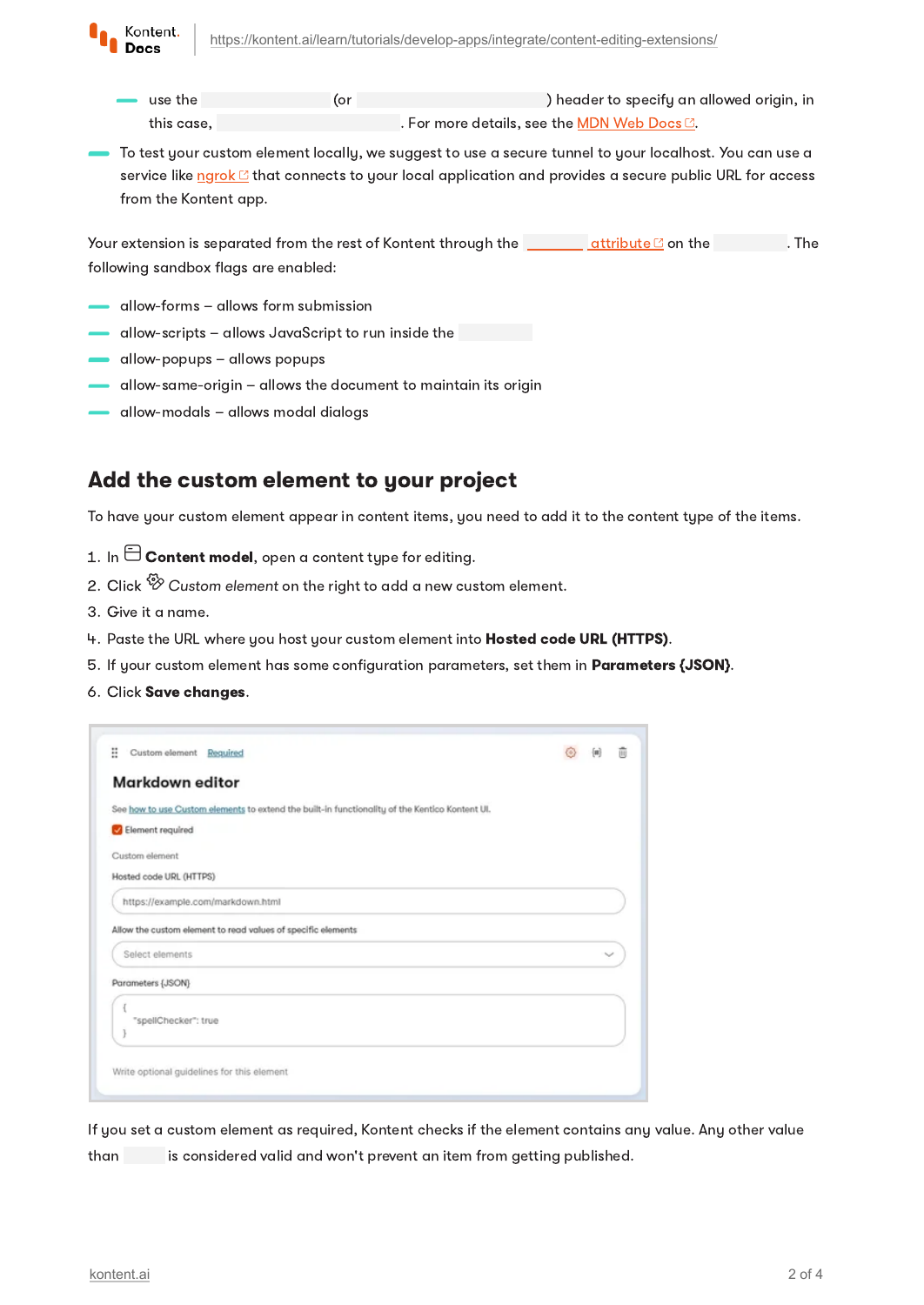

#### JSON parameters

The JSON parameters enable you to configure your element and reuse it in various contexts. In some cases, you may want different settings for different projects, content types, or even elements.

For instance, in the case of the Markdown editor, you could configure yours to accept JSON parameters for activating and deactivating spellcheck and tools like inserting images. Then, you would enable spellcheck or images only in places where it makes sense.

You could also change the custom editor's HTML so that all of the tools in it can be activated and deactivated via JSON parameters. That way, each custom element could have a different toolset.

Never store your API keys or any other sensitive data in the JSON parameters field. It's not secure! Use [server-side](https://kontent.ai/learn/tutorials/develop-apps/integrate/sensitive-data-in-custom-elements/) proxy to store sensitive data.

# See the final result

After you're done setting up the content type, you can use the custom element inside content items. If you implement the [Markdown](https://github.com/Kentico/kontent-custom-element-simplemde-markdown-editor) editor  $\mathbb{C}$ , it looks like this:

| Content item name<br><b>Markdown editor</b>                                                                                                                                                                                                                                                                                                                                                                                                                   |                     |
|---------------------------------------------------------------------------------------------------------------------------------------------------------------------------------------------------------------------------------------------------------------------------------------------------------------------------------------------------------------------------------------------------------------------------------------------------------------|---------------------|
| <b>Custom olomont</b><br>Markdown editor<br>$\boxed{\smile}$ Required                                                                                                                                                                                                                                                                                                                                                                                         |                     |
|                                                                                                                                                                                                                                                                                                                                                                                                                                                               |                     |
| # What is Kontent and how it helps you                                                                                                                                                                                                                                                                                                                                                                                                                        |                     |
| There are a lot of terms that put [Kontent by Kentico](https://kontent.ai/) into the right box-headless CMS, Content-as-a-Service<br>platform, omnichannel content hub, [content infrastructure](https://kontent.ai/learn/tutorials/references/terminology/#a-content-<br>infrastructure), API-first CMS. Given the fact that all of these terms are still pretty young, what do they actually mean? Let's look<br>into ** how Kontent helps your business**. |                     |
| ## The one and only place for content                                                                                                                                                                                                                                                                                                                                                                                                                         |                     |
| With Kontent, you get a_single place to manage all your content_. Especially in **large organizations**, content tends to be<br>everywhere, created in different systems that aren't connected, which is a nightmare for everyone.                                                                                                                                                                                                                            |                     |
| ![An image](https://assets-us-01.kc-usercontent.com/8d20758c-d74c-4f59-ae04-ee928c0816b7/6e38c039-ad00-47f3-a584-<br>26252827655a/daylight.jpg)                                                                                                                                                                                                                                                                                                               |                     |
|                                                                                                                                                                                                                                                                                                                                                                                                                                                               | lines: 9 words: 140 |

When you fetch this content item via the **[Delivery](https://kontent.ai/learn/reference/delivery-api/) API**, you'll get your markdown in the of the custom element, similar to the following.